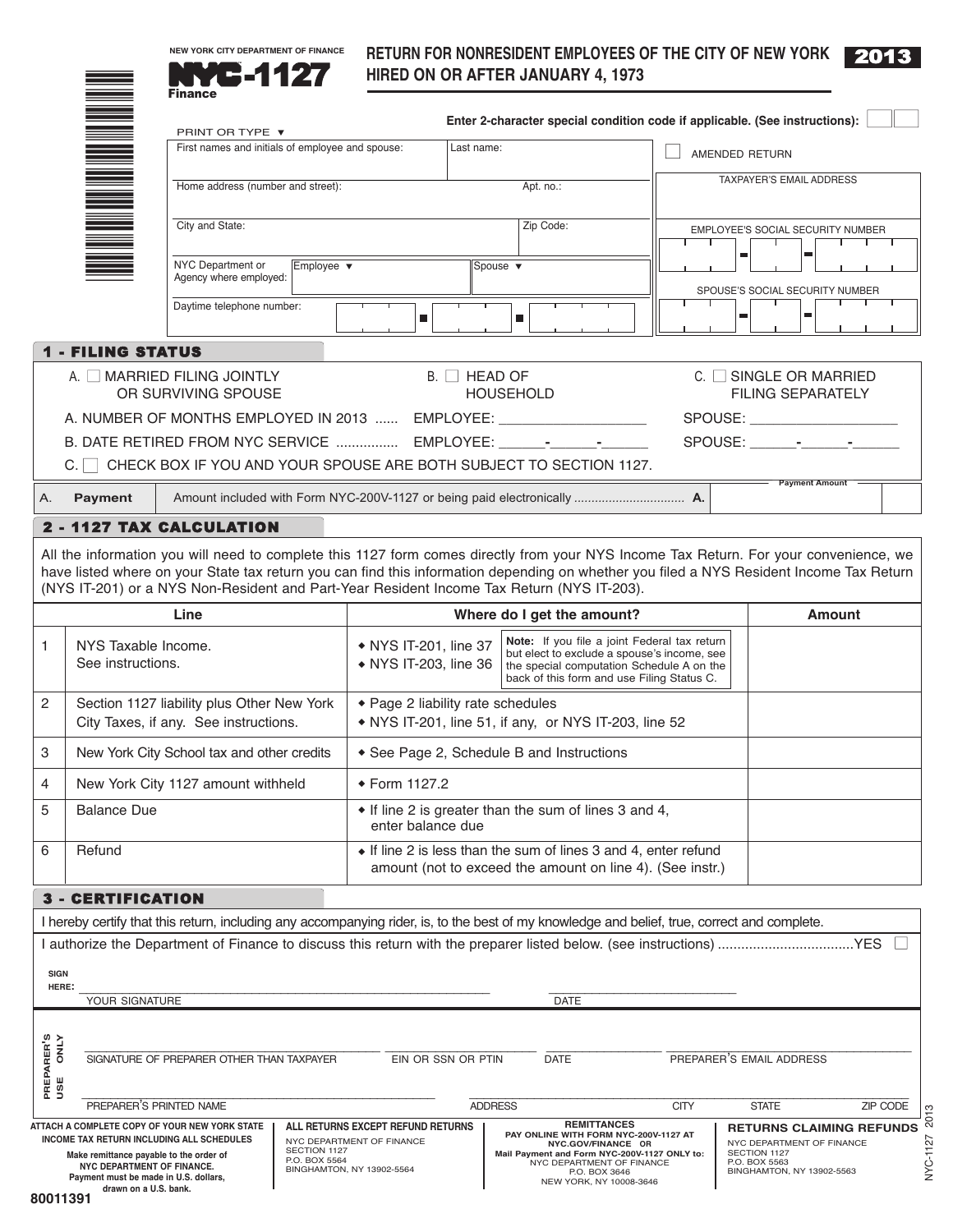| Schedule for Married Filing Jointly for State Purposes and Separately for 1127 Purposes (Spouse is not a NYC mayoral agency employee)<br><b>SCHEDULE A</b> |                                                                                                                                                                                                                     |                                                                                                                                                          |                                                                                                                                           |  |  |  |
|------------------------------------------------------------------------------------------------------------------------------------------------------------|---------------------------------------------------------------------------------------------------------------------------------------------------------------------------------------------------------------------|----------------------------------------------------------------------------------------------------------------------------------------------------------|-------------------------------------------------------------------------------------------------------------------------------------------|--|--|--|
| Line                                                                                                                                                       |                                                                                                                                                                                                                     |                                                                                                                                                          | <b>Amount</b>                                                                                                                             |  |  |  |
|                                                                                                                                                            | NYS Adjusted Gross Income                                                                                                                                                                                           | • NYS IT-201, line 33; NYS IT-203, line 32.                                                                                                              |                                                                                                                                           |  |  |  |
| 2                                                                                                                                                          | Non NYC Employee Income                                                                                                                                                                                             | Enter all income, additions and subtractions attributable to the non NYC employee                                                                        |                                                                                                                                           |  |  |  |
| 3                                                                                                                                                          | Net NYS Gross Income                                                                                                                                                                                                | • Line 1 less Line 2                                                                                                                                     |                                                                                                                                           |  |  |  |
| 4                                                                                                                                                          | Compute limitation percentage                                                                                                                                                                                       | Line 3: $\frac{1}{2}$<br>$\frac{6}{6}$<br>Line $1:$ \$                                                                                                   | Part-year employees must prorate<br>standard deduction and dependent<br>exemption amounts based on num-<br>ber of months employed by NYC. |  |  |  |
| 5                                                                                                                                                          | Check only one box:                                                                                                                                                                                                 | Standard Deduction: \$7,700.<br><b>OR</b><br>Itemized deduction - \$<br>amount from IT 201. line 34<br>(See instructions)<br>amount from IT 203, line 33 | $X$ ____________ % =<br>$%$ from line 4                                                                                                   |  |  |  |
| 6                                                                                                                                                          | New York Dependent Exemption from<br>NYS return. No exemption is allowed<br>for employee or spouse. (If married<br>filing separately for Section 1127<br>purposes, apply the limitation<br>percentage from line 4). |                                                                                                                                                          |                                                                                                                                           |  |  |  |
| 7.                                                                                                                                                         | <b>Total Deductions and Exemptions</b>                                                                                                                                                                              | $\bullet$ Line 5 + line 6                                                                                                                                |                                                                                                                                           |  |  |  |
| 8.                                                                                                                                                         | <b>Allocated New York State</b><br>Taxable Income                                                                                                                                                                   | • Line 3 less line 7. Enter on Page 1, line 1.                                                                                                           |                                                                                                                                           |  |  |  |

|      | Nonrefundable credits<br><b>SCHEDULE B</b>                                           |                                                                                     |               |  |  |  |  |
|------|--------------------------------------------------------------------------------------|-------------------------------------------------------------------------------------|---------------|--|--|--|--|
| Line |                                                                                      | Where do I get the amount?                                                          | <b>Amount</b> |  |  |  |  |
| a.   | New York City School Tax Credit                                                      | $\triangle$ See Instructions                                                        |               |  |  |  |  |
| b.   | <b>UBT Paid Credit</b>                                                               | $\bullet$ See Instructions                                                          |               |  |  |  |  |
| C.   | NYC household credit                                                                 | $\bullet$ from IT-201 Instructions NYC table 4, 5 or 6                              |               |  |  |  |  |
| d.   | NYC Claim of Right Credit                                                            | $\bullet$ from Form IT-201-ATT, line 16 or IT-203-ATT, line 15 (attach Form IT-257) |               |  |  |  |  |
| e.   | New York City Earned Income Credit                                                   | $\bullet$ (attach IT-215)                                                           |               |  |  |  |  |
| f.   | Other NYC taxes                                                                      | $\triangle$ See Instructions                                                        |               |  |  |  |  |
| g.   | NYC Child and Dependent Care Credit $\cdot \bullet$ See Instructions (attach IT-216) |                                                                                     |               |  |  |  |  |
| h.   | Total of lines a - q                                                                 | $\bullet$ enter on page 1, line 3                                                   |               |  |  |  |  |



|                      |                                                  | Schedule A - Married filing jointly or surviving spouse |                    |          |      |        |                      |    |           |
|----------------------|--------------------------------------------------|---------------------------------------------------------|--------------------|----------|------|--------|----------------------|----|-----------|
| ш                    |                                                  | If Form NYC-1127, line 1 is:                            |                    |          |      |        |                      |    |           |
|                      | <b>OVER</b>                                      | <b>BUT NOT OVER</b>                                     | THE TAX IS:        |          |      |        |                      |    |           |
| <b>HudeHas</b><br>\$ | 0                                                | 21,600<br>\$.                                           |                    |          |      | 2.907% | of Form 1127, line 1 |    |           |
| \$                   | 21,600                                           | \$<br>45,000                                            | \$                 | 628      | plus | 3.534% | of the excess over   | \$ | 21,600    |
| \$                   | 45,000                                           | \$<br>90,000                                            | \$                 | 1,455    | plus | 3.591% | of the excess over   | \$ | 45,000    |
| \$                   | 90,000                                           | \$500,000                                               | \$                 | 3,071    | plus | 3.648% | of the excess over   | \$ | 90,000    |
| <b>BATE</b>          | \$500,000                                        |                                                         |                    | \$18,028 | plus | 3.876% | of the excess over   |    | \$500,000 |
|                      |                                                  | <b>Schedule B - Head of household</b>                   |                    |          |      |        |                      |    |           |
|                      |                                                  | If Form NYC-1127, line 1 is:                            |                    |          |      |        |                      |    |           |
|                      | <b>OVER</b>                                      | <b>BUT NOT OVER</b>                                     |                    |          |      |        | THE TAX IS:          |    |           |
| \$                   | $\Omega$                                         | \$<br>14,400                                            |                    |          |      | 2.907% | of Form 1127, line 1 |    |           |
| LIABILITY<br>\$      | 14,400                                           | 30,000                                                  | \$                 | 419      | plus | 3.534% | of the excess over   | \$ | 14,400    |
| \$<br>27             | 30,000                                           | \$<br>60,000                                            | \$                 | 970      | plus | 3.591% | of the excess over   | \$ | 30,000    |
| \$<br>╤<br>÷         | 60,000                                           | \$500,000                                               | \$                 | 2,047    | plus | 3.648% | of the excess over   | \$ | 60,000    |
| ≻                    | \$500,000                                        |                                                         |                    | \$18,098 | plus | 3.876% | of the excess over   |    | \$500,000 |
| <u> 5</u>            | Schedule C - Single or married filing separately |                                                         |                    |          |      |        |                      |    |           |
|                      | If Form NYC-1127, line 1 is:                     |                                                         |                    |          |      |        |                      |    |           |
|                      | <b>OVER</b>                                      | <b>BUT NOT OVER</b>                                     | <b>THE TAX IS:</b> |          |      |        |                      |    |           |
| <b>XEOJ</b><br>\$    | $\Omega$                                         | \$<br>12,000                                            |                    |          |      | 2.907% | of Form 1127, line 1 |    |           |
| i<br>Die S<br>\$     | 12,000                                           | 25,000                                                  | \$                 | 349      | plus | 3.534% | of the excess over   | \$ | 12,000    |
|                      | 25,000                                           | \$<br>50,000                                            | \$                 | 808      | plus | 3.591% | of the excess over   | \$ | 25,000    |
|                      | 50,000                                           | \$500,000                                               | \$                 | 1.706    | plus | 3.648% | of the excess over   | \$ | 50,000    |
|                      | \$500,000                                        |                                                         |                    | \$18,122 | plus | 3.876% | of the excess over   |    | \$500,000 |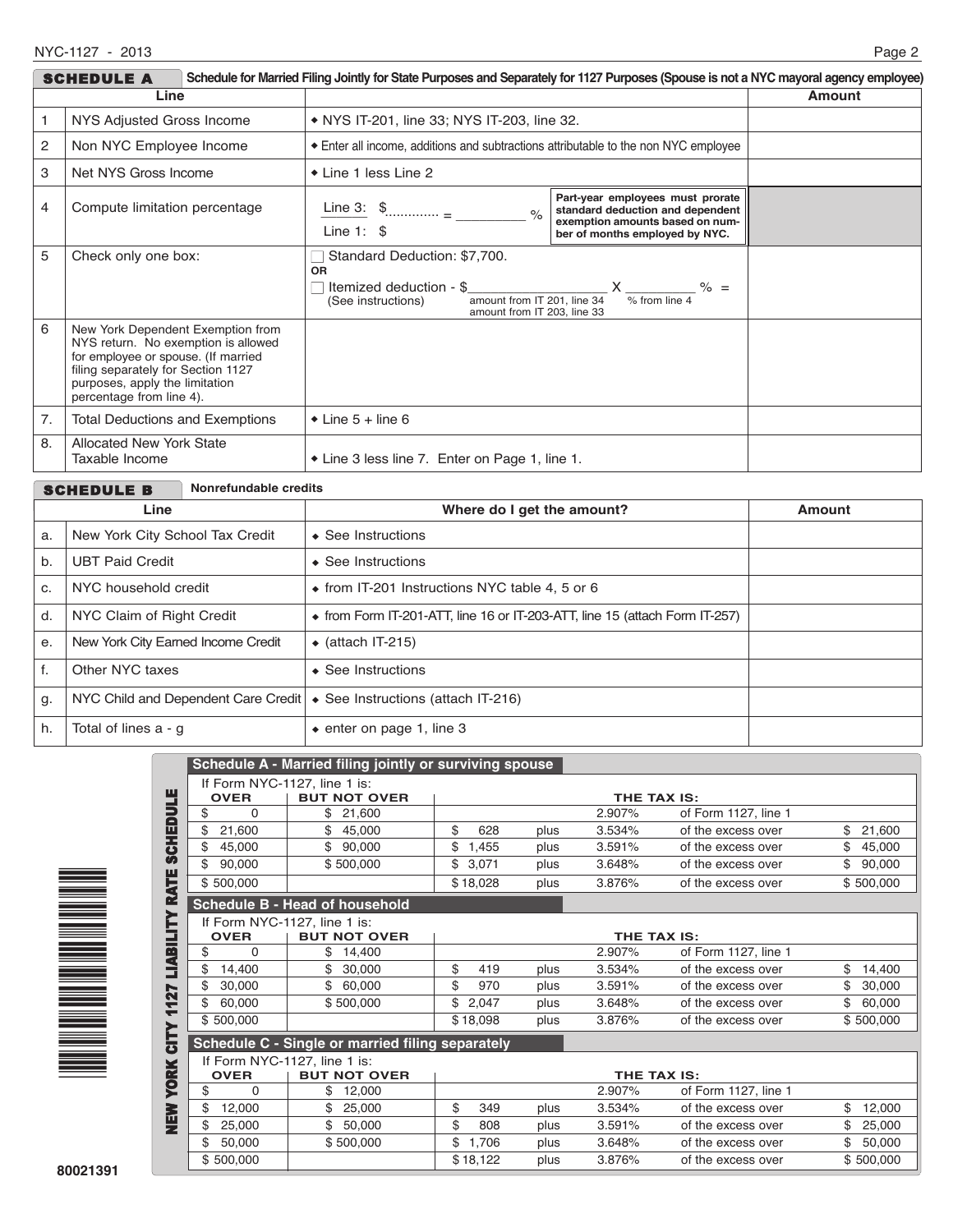# Instructions for Form NYC-1127

# Return for Nonresident Employees of the City of New York hired on or after January 4, 1973

# **IMPORTANT INFORMATION CONCERNING FORM NYC-200V-1127 AND PAYMENT OF TAX DUE**

Payments may be made on the NYC Department of Finance website at **nyc.gov/finance**, or via check or money order. If paying with check or money order, do not include these payments with your New York City return. Checks and money orders must be accompanied by payment voucher form NYC-200V-1127 and sent to the address on the voucher. Form NYC-200V-1127 must be postmarked by the return due date to avoid late payment penalties and interest. See form NYC-200V-1127 for more information.

# **GENERAL INFORMATION**

# **WHO MUST FILE**

If you became an employee of the City of New York on or after January 4, 1973, and if, while so employed, you were a nonresident of the City during any part of 2012, you are subject to Section 1127 of the New York City Charter and must file Form NYC-1127.

If you are subject to that law, you are required to pay to the City an amount by which a City personal income tax on residents, computed and determined as if you were a resident of the City, exceeds the amount of any City tax liability computed and reported by you on the City portion of your 2013 New York State tax return.

**NOTE**: The payment required by Section 1127 of the New York City Charter is not a payment of any City tax, but is a payment made to the City as a condition of employment. If you are subject to the filing requirements of the City Resident Income Tax during any part of 2013, you must file tax returns with the New York State Department of Taxation and Finance in the manner and at the time provided in the instructions for the State tax forms, regardless of any obligation you may have under Section 1127 of the Charter.

# **WHEN AND WHERE TO FILE**

Completed Forms NYC-1127 with attachments, **except forms claiming a refund,** must be filed on or before May 15, 2014, with:

**NyC DEPARTMENT oF FINANCE SECTIoN 1127 P.o. box 5564 bINghAMToN, Ny 13902-5564**

**Remittances -** Pay online with Form NYC-200V-1127 at nyc.gov/finance, or Mail payment and Form NYC-200V-1127 only to:

**NYC Department of Finance P.O. Box 3646 New York, NY 10008-3646**

Forms claiming refunds:

**NyC DEPARTMENT oF FINANCE SECTIoN 1127 P.o. box 5563 bINghAMToN, Ny 13902-5563**

If you have been granted an extension of time to file either your federal income tax return or your New York State tax return, Form NYC-1127 must be filed within 15 days after such extended due date. In this case, you must submit to the Section 1127 Unit, no later than May 15, 2014, a copy of the letter or other document evidencing the granting of the extension.

If you file a State tax return or amended return and the information reported on your original Form NYC-1127 is changed or corrected as a result of the later filing of the State tax return or amended return, you must file an amended Form NYC-1127 with the New York City Department of Finance, Section 1127 Unit.

# **CHANGE OF RESIDENCE**

If you were a resident of the City of New York during part of 2013 and a nonresident subject to the provisions of Section 1127 of the New York City Charter during all or part of the remainder of 2013, you must file a Form NYC-1127 for all of the year except any part when you were a nonresident not employed by the City.

# **PARTIAL-YEAR EMPLOYEES**

If you were a New York City employee for only part of 2013, you must report that portion of your federal items of income and deduction which is attributable to your period of employment by the City of New York.

# **MARRIED EMPLOYEES**

A married employee whose spouse is *not* a New York City resident or an employee of the City should refer to instructions on page 1 of the return.

If you and your spouse are both employees of the City of New York subject to Section 1127 of the New York City Charter

- and you and your spouse file separate New York State returns, you and your spouse must file separate Forms NYC-1127.
- and you and your spouse file a joint New York State return and were *both* subject to Section 1127 *for the same period of time,* you and your spouse must file a joint Form NYC-1127.

**Preparer Authorization:** If you want to allow the Department of Finance to discuss your return with the paid preparer who signed it, you must check the "yes" box in the signature area of the return. This authorization applies only to the individual whose signature appears in the "Preparer's Use Only" section of your return. It does not apply to the firm, if any, shown in that section. By checking the "Yes" box, you are authorizing the Department of Finance to call the preparer to answer any questions that may arise during the processing of your return. Also, you are authorizing the preparer to:

Finance

**NEw yoRk CITy DEPARTMENT oF FINANCE**

- Give the Department any information missing from your return,
- Call the Department for information about the processing of your return or the status of your refund or payment(s), and
- Respond to certain **notices that you have shared with the preparer** about math errors, offsets, and return preparation. The notices **will not** be sent to the preparer.

**You are not authorizing** the preparer to receive any refund check, bind you to anything (including any additional liability), or otherwise represent you before the Department. The authorization cannot be revoked, however, the authorization will automatically expire no later than the due date (without regard to any extensions) for filing next year's return. **Failure to check the box will be deemed a denial of authority.**

# **SPECIFIC INSTRUCTIONS**

#### **Special Condition Codes**

At the time this form is being published, there are no special condition codes for tax year 2013. Check the Finance website for updated special condition codes. If applicable, enter the two character code in the box provided on the form.

In order to complete lines 1 through 6 of Form NYC-1127, it will be necessary for you to refer to the instructions for filing Form IT-201 (Resident Income Tax Form - State of New York) or Form IT-203 (Nonresident and Part--Year Resident Income Tax Form - State of New York). Booklets IT-201-I or IT-203-I, issued by the New York State Department of